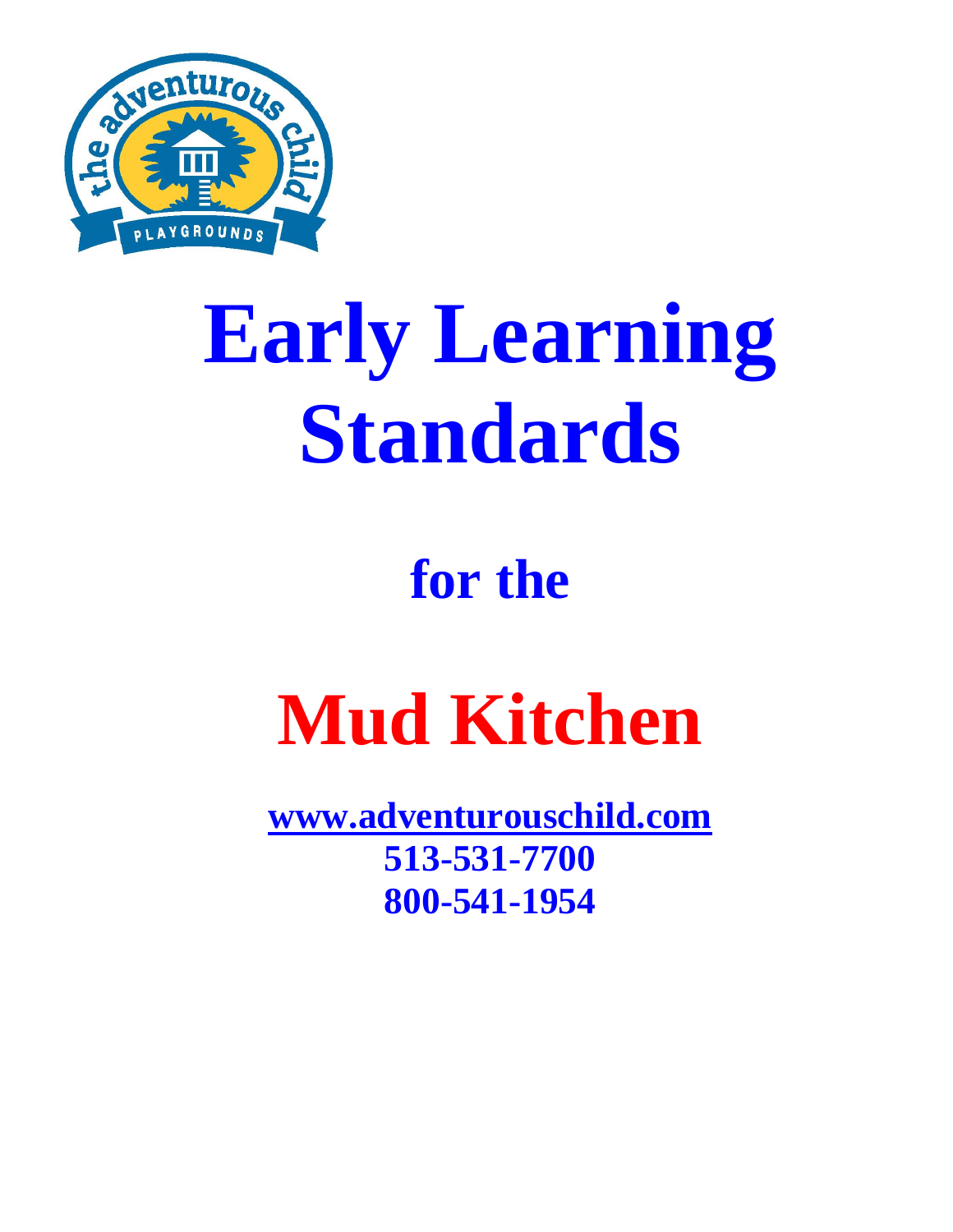#### **Mud Kitchen**

#### **Early Learning Content Areas that apply to using The Adventurous Child Mud Kitchen:**

- English/Language Arts
- Mathematics
- $\blacksquare$  Science
- Social Studies
- **Physical Education and Health**
- Visual Arts

#### **This is what the children are learning when they use the Mud Kitchen:**

#### English/Language Arts

#### **Reading: Word Recognition, Fluency, and Vocabulary Development – Vocabulary and Concept Development**

- Pretend to do something or be someone.
- Use new vocabulary learned from experiences.
- Act out familiar, scripted events and routines.

#### **Listening and Speaking: Listening and Speaking Skills, Strategies, and Applications - Comprehension**

■ Initiate turn taking in play.

#### **Listening and Speaking: Listening and Speaking Skills, Strategies, and Applications – Oral Communication**

■ Engage in reciprocal conversations for two to three exchanges.

#### **Mathematics**

#### **Number Sense: Number Relationships**

- Pass out objects or food to people or characters.
- Identify the concept of "less."
- Give "some" and give "the rest" when asked.
- Identify the concept of none.

#### **Geometry: Recognizing Common Geometric Shapes and Using Directional Words**

- Use "in" and "out" to indicate where things are in space.
- Use "on" and "off" to indicate where things are in space.
- Use the words "here" or "there" to indicate where things are in space.
- Follow instructions to place an object "here" or "there."
- Follow instructions to place an object "beside" or "next to" something.
- Follow instructions to place an object "between" two things.

#### **Measurement: Time and Measurement Relationships**

- Use any descriptive word or gesture to express amount or size.
- Use cups and tools in water.

#### **Problem Solving: Ability to Reason, Predict, and Problem Solve Through Exploration**

- Make simple cause/effect predictions.
- Identify parts on an object.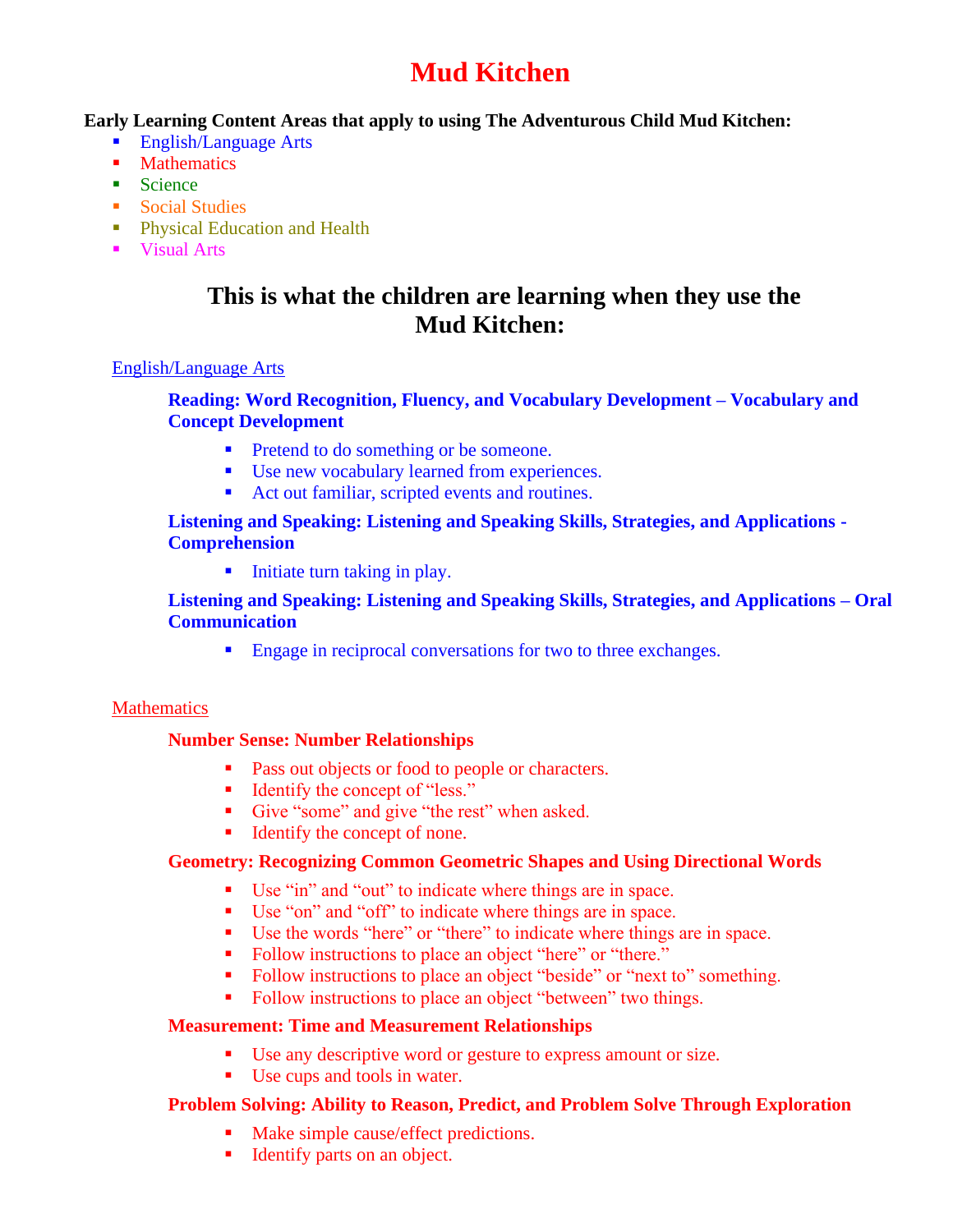- Imitate the use of an adult tool in play.
- See a simple task through to completion.

#### Science

#### **The Nature of Science and Technology – Scientific Inquiry and Process**

- Observe and describe properties of objects.
- Use the five senses (touching, smelling, seeing, hearing, tasting) to investigate the environment and to gather information.
- Use a variety of "scientific tools" (e.g., magnifying glasses, measuring cups, food coloring) to investigate the environment and to gather information.
- **Engage in a scientific experiment with a peer or with small groups of children using** sharing/ turn taking skills.
- Ask and answer questions about his world.

#### **Scientific Thinking – Computation and Estimation**

**I** Manipulate a variety of objects and tell about what is observed (e.g., more than, less than, equal to/same).

#### **Scientific Thinking – Shapes and Symbolic Relationships**

- Talk about the fact that everything has a shape.
- Observe shapes and look for objects that are the same shape.

#### **Environments – The Physical Setting**

- **•** Participate in activities using materials with a variety of properties (e.g., color, shape, size, name, type of material).
- **I.** Investigate and talk about the characteristics of matter (e.g., liquids and solids, smooth and rough, bend-not bend).

#### Social Studies

#### **Geography – Places and Regions**

- Describe features of familiar places
- Use words hard/soft, rough/smooth, and water/land when describing surfaces.

#### **Civics and Government – Foundations and Functions of Government and Its Citizens**

- Follow simple directions.
- Start sharing some objects with others.

#### **Geography – Human Systems**

■ Play the role of different family members through dramatic play.

#### **Geography – Environment and Safety**

■ Help clean up after doing an activity.

#### **Economics – Economics**

- Play store or restaurant with play or real money, receipts, credit cards, telephones.
- Role play different types of occupations.
- Recognize that things have to be paid for with money and that sometimes you can't buy what you want because you don't have enough money.

#### **Individuals, Society, and Culture – Cultural Diversity**

▪ Use interpersonal skills of sharing and taking turns in interactions with others.